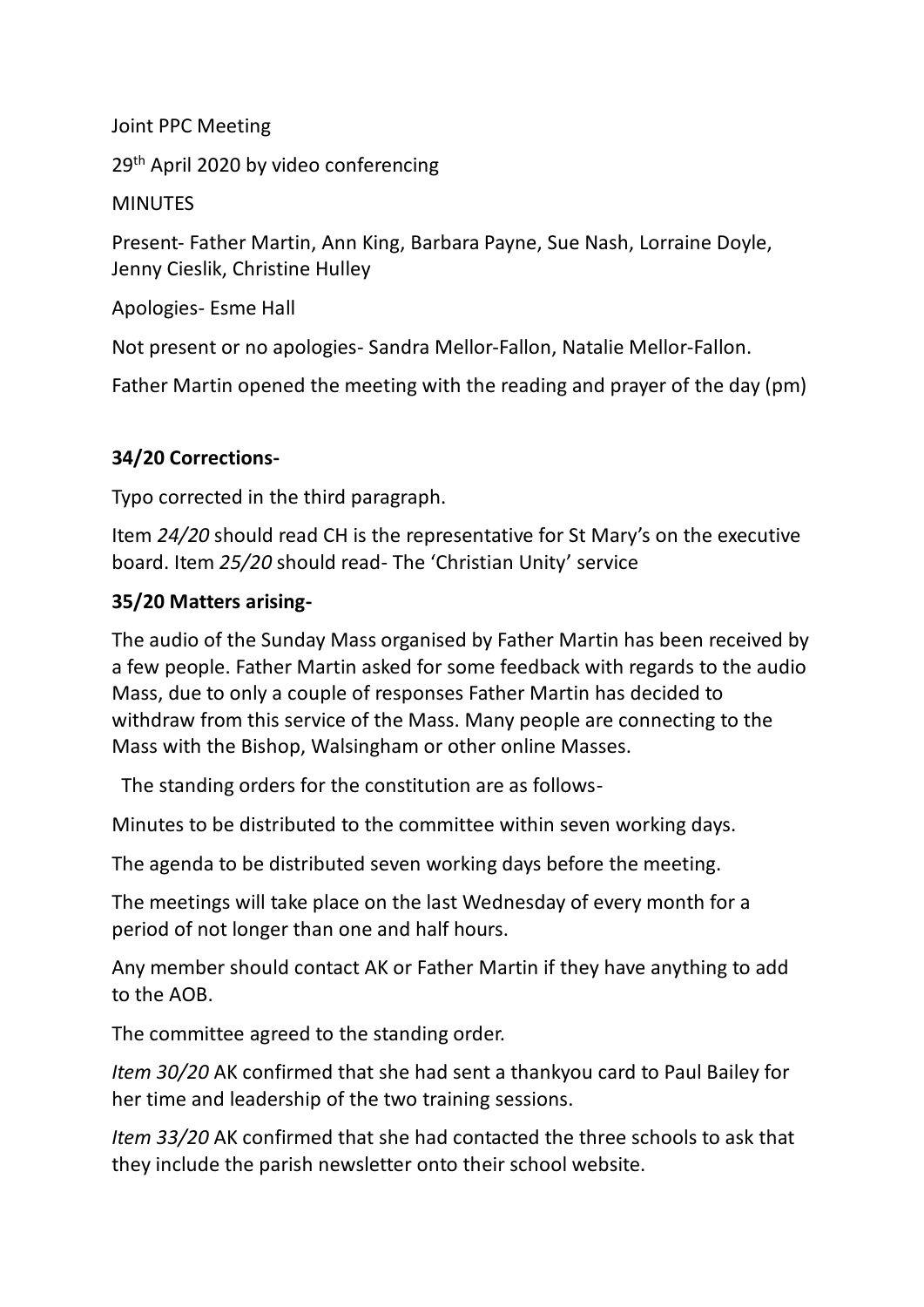*Item 33/20* AK also mentioned that she had not liased with SN re- the note for the distributors of the parish newsletters as she thought that the system was working well.

### **36/20 Social Action webinar and survey**

JC spoke about the survey, the main focus of the survey is to find out what the parish are doing with regards to how we are supporting people who are isolating and living alone during the lockdown in our parish. It would be better if it was a collective response, the committee were asked for their knowledge and any information about this issue. SN suggested that we include the 'Helping hands' group for their input for the survey. The distribution of the newsletter would be included along with the prayer group initiatives, asking people for prayer requests, and cards sent to the people that they are praying for. The telephone numbers of the PPC members are being used to keep in touch with those that are isolating and/or living on their own. These are safe and well calls as well as a point of contact for any help that they may need. The 'Helping hands' group help with collecting and distributing prescriotions.

Father Martin uses his Youtube channel to reach out to the local community and beyond. Father Martin also keeps in touch with his blog, email and telphone calls to people. He is making more telephone calls to bereaved families due to the circumstances we find ourselves in.

Father Martin suggested that if anyone else remembers something that they wish to add to the survey to get in touch with JC.

# **37/20 Finance**

LD is continuing her work with the end of year finances. The accountant for the diocese has asked LD to send the financial data for now and last years so that a comparison can be made.

LD suggested that we add information about standing orders onto the newsletter as we have not received very many, this was agreed.

SN asked if LD had managed to complete a monthly expenditure and income report. LD agreed that she would try and sort this out asap. A question was put forward as to whether there was any process in place to collect envelopes especially for those people who did not have access to any technology. There is no formal process at the moment. However some people are posting envelopes through Father Martin's letter box. Father Martin has made it clear if people require a form they are encouraged to give him a call, not many have responded. Moira Hind has volunteered to organise the gift aid for the envelopes etc. It was decided that the newsletter would include details of how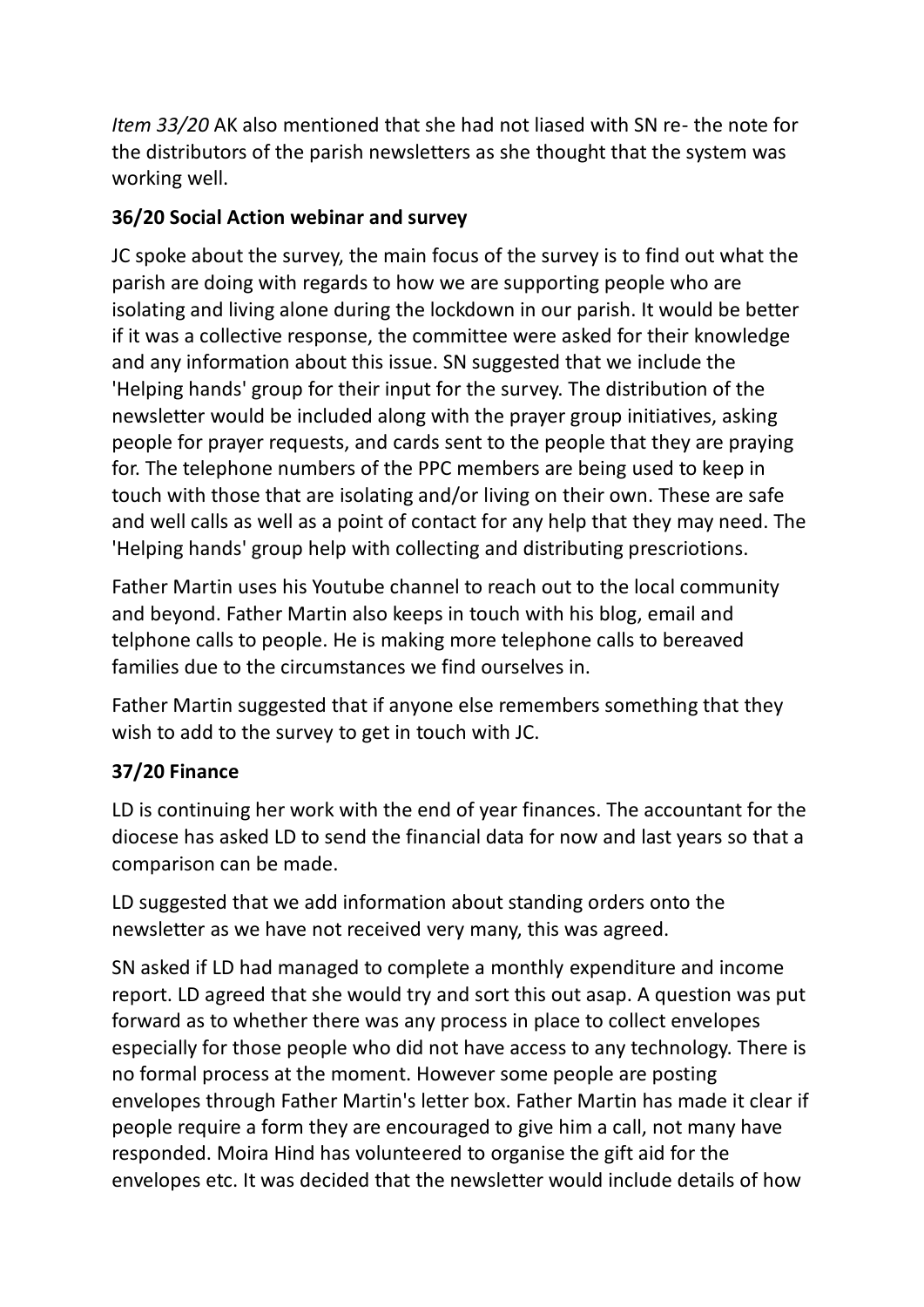to continue with their weekly collection every 2/3 weeks.

Action-AK to contact David Townend to discuss how we move forwards with the envelope system and continue counting, a monthly count and banking was suggested.

CH to contact David Blake (same as above)

This must be inline with government and diocesan guidance.

Father Martin asked if LD could produce for the next meeting the financial data for February and April of this year so that we could make our own comparsons.

**38/20** Priorities discussed at the training session will be defered to the next meeting, so that people could read through the notes which were sent just before our meeting.

# **39/20 Upkeep of parishes**

AK was concerned due to the lack of the weekly collections as to how Father Martin was coping without his regular income from the collections. Father Martin assured us that he was fine and managing, that the Bishop keeps in touch with his priests and reviews there current position. Father Martin also pointed out that there was an increase in funerals, but that himself and Father Daniel had decided to reduce the fees of a funeral. As they felt that they were onlt spending a short time at the grave side and could not offer a service. They decided that the stipend would be £80.

The maintenance of the grounds of both churches is being kept up by the regular volunteers. This also will have an impact on the security as people are seeing volunteers at work.

### **40/20 Youtube channel**

Father Martin informed us that seventy eight people had subscribed to his channel. The commitee really liked his meditations and asked if he could offer anymore in the future. Maybe a link and/or reminder could be put onto the weekly newsletter.

### **41/20 Correspondence**

Neither Father Martin or AK had received any correspondance. LD and Father Martin are waiting for the annual returns.

# **AOB**

CH informed the group that the Sycamore course was mentioned on the Walsingham website. CH to confirm and send any information to Father Martin.